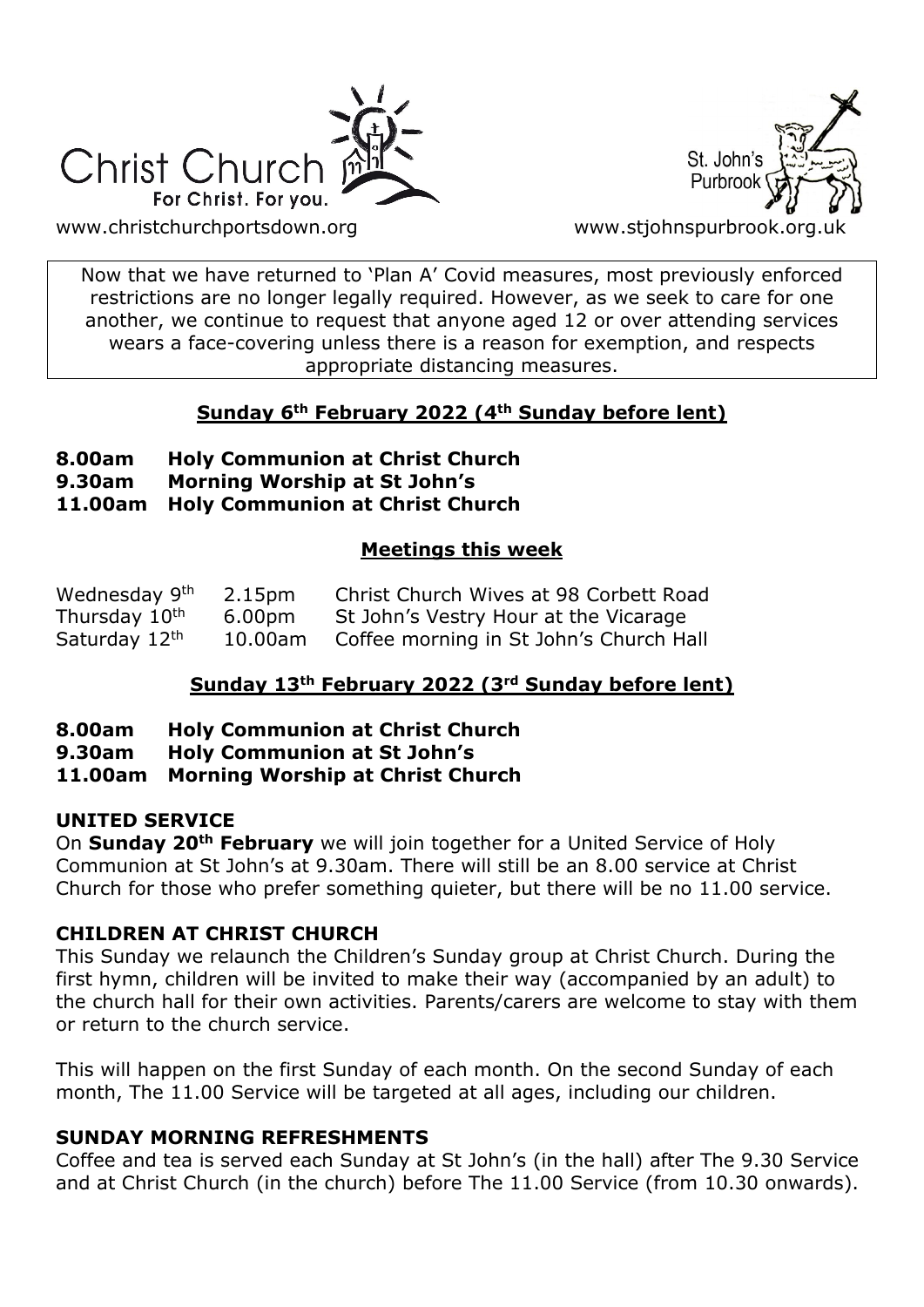### **COFFEE MORNING**

The next St John's coffee morning will be on **Saturday 12th February** from 10.00 until around 11.30am. Everybody is welcome to join us for delicious coffee, cake and chat. (Tea is also available!)

### **PAM TUNALEY**

Pam's funeral will be held at Havant Cemetery, New Lane, Havant (entrance on Eastern Road) on **Thursday 17th February** at 10.00am. This will be a short graveside service led by Revd Andy. There will also be a Memorial Service at St John's on **Saturday 19th February** at 11.00am followed by refreshments in the church hall.

#### **CONFIRMATION**

If you would like to be part of a group preparing for Confirmation, please speak to Revd Andy. This is open to young people of secondary school age and adults of any age.

## **LENT COURSE: LENTWISE – Spiritual essentials for real life**

This year we will be running a shared Lent Course open to all members of both of our churches (and others). We start with an Ash Wednesday service on 2nd March (time and venue tbc) followed by 5 weekly sessions in Christ Church Hall. These sessions will be on **Tuesdays** at 2.00pm, repeated at 7.00pm. *(Please note change of day).*

You will get more out of the sessions if you have a copy of the book, and Revd Andy has several on order. However, you may prefer to download the Kindle edition *(search for Lentwise Paula Gooder*).

#### **QUEEN'S PLATINUM JUBILEE**

We are considering organising a celebration event on **Friday 3rd June** in Christ Church Hall. If you would like to be part of a planning group, please speak to Revd Andy.

| <b>CONTACTS</b>     |                                            |  |  |
|---------------------|--------------------------------------------|--|--|
| <b>Vicar</b>        | Revd Andy Wilson (day off Monday)          |  |  |
|                     | vicar@christchurchportsdown.org            |  |  |
|                     | purbrookvicar@gmail.com                    |  |  |
| <b>Curate</b>       | Revd Matt Grove (day off Saturday)         |  |  |
|                     | matt.grove@christchurchportsdown.org       |  |  |
| Churchwarden        | <b>Stephen Anderson</b>                    |  |  |
| <b>CCP</b>          | stephen.anderson@christchurchportsdown.org |  |  |
| Churchwarden        | <b>Karina Golledge</b>                     |  |  |
| <b>CCP</b>          | thegolledges@btinternet.com                |  |  |
| Churchwarden        | <b>Bill Jeffery</b>                        |  |  |
| <b>SJP</b>          | purbrookchurch@gmail.com                   |  |  |
| <b>Hall Manager</b> | Jacqui Wilson                              |  |  |
| <b>CCP</b>          | hall.manager@christchurchportsdown.org     |  |  |
| Website             | <b>Matt Doe</b>                            |  |  |
|                     | webmaster@christchurchportsdown.org        |  |  |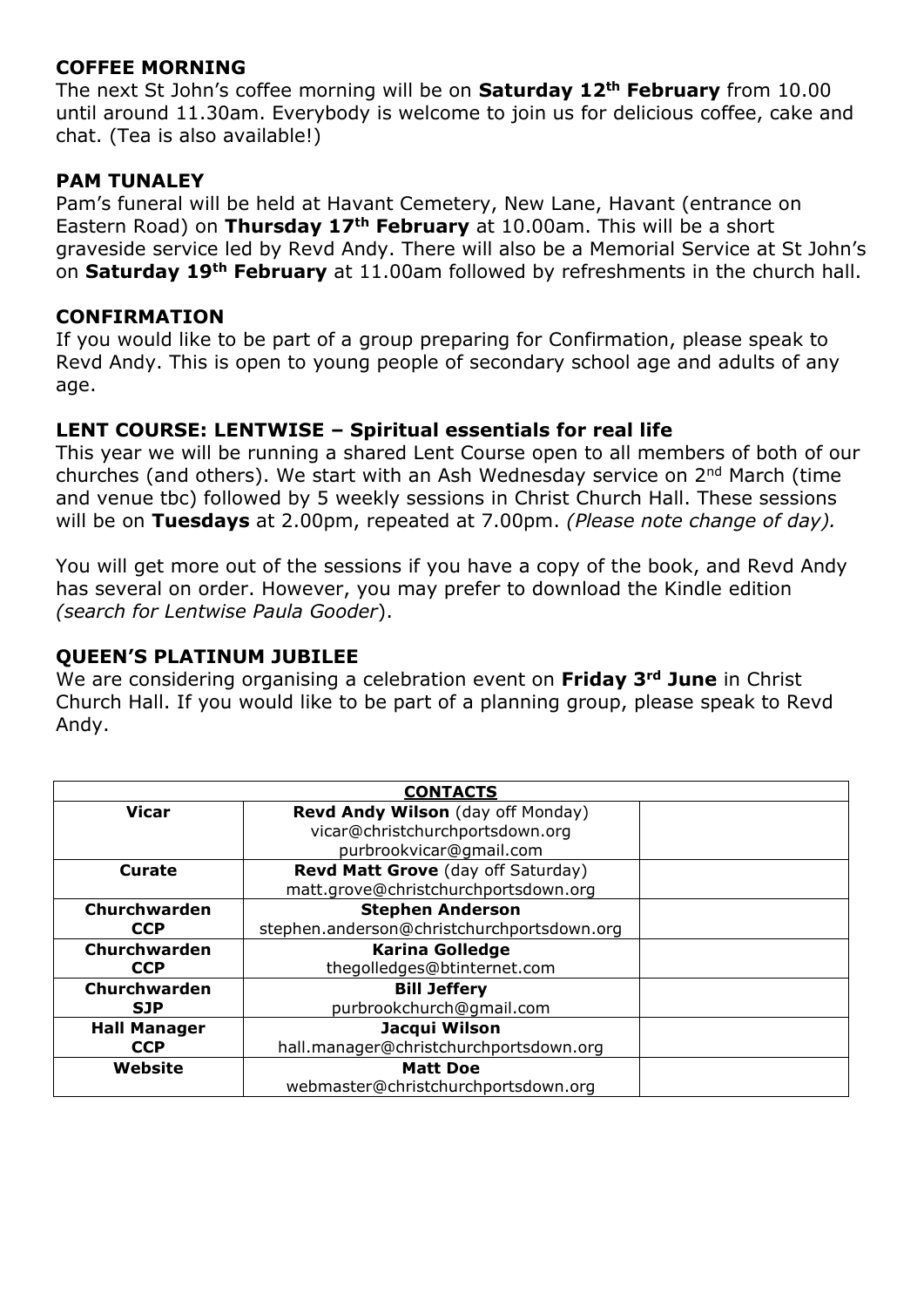# **Sunday 6 February 2022**

4th Sunday before Lent Accession of Queen Elizabeth II, 1952

## **Collect**

Lord of the hosts of heaven, our salvation and our strength, without you we are lost: guard us from all that harms *or* hurts and raise us when we fall; through Jesus Christ our Lord. Amen.

## **Isaiah 6.1–8**

**<sup>1</sup>** In the year that King Uzziah died, I saw the Lord sitting on a throne, high and lofty; and the hem of his robe filled the temple.  $2$  Seraphs were in attendance above him; each had six wings: with two they covered their faces, and with two they covered their feet, and with two they flew.  $3$  And one called to another and said:

'Holy, holy, holy is the Lord of hosts;

the whole earth is full of his glory.'

<sup>4</sup>The pivots on the thresholds shook at the voices of those who called, and the house filled with smoke.  $5$  And I said: 'Woe is me! I am lost, for I am a man of unclean lips, and I live among a people of unclean lips; yet my eyes have seen the King, the Lord of hosts!'

<sup>6</sup> Then one of the seraphs flew to me, holding a live coal that had been taken from the altar with a pair of tongs.  $7$  The seraph touched my mouth with it and said: 'Now that this has touched your lips, your quilt has departed and your sin is blotted out.<sup> $\alpha$ </sup> Then I heard the voice of the Lord saying, 'Whom shall I send, and who will go for us?' And I said, 'Here am I; send me!'

*This is the word of the Lord. Thanks be to God.*

## **Psalm 138**

- 1 I will give thanks to you, O Lord, with my whole heart; before the gods will I sing praise to you.
- 2 I will bow down towards your holy temple and praise your name, because of your love and faithfulness;

for you have glorified your name and your word above all things.

- 3 In the day that I called to you, you answered me; you put new strength in my soul.
- 4 All the kings of the earth shall praise you, O Lord, for they have heard the words of your mouth.
- 5 They shall sing of the ways of the Lord, that great is the glory of the Lord.
- 6 Though the Lord be high, he watches over the lowly; as for the proud, he regards them from afar.
- 7 Though I walk in the midst of trouble, you will preserve me; you will stretch forth your hand against the fury of my enemies; your right hand will save me.
- 8 The Lord shall make good his purpose for me; your loving-kindness, O Lord, endures for ever; forsake not the work of your hands.